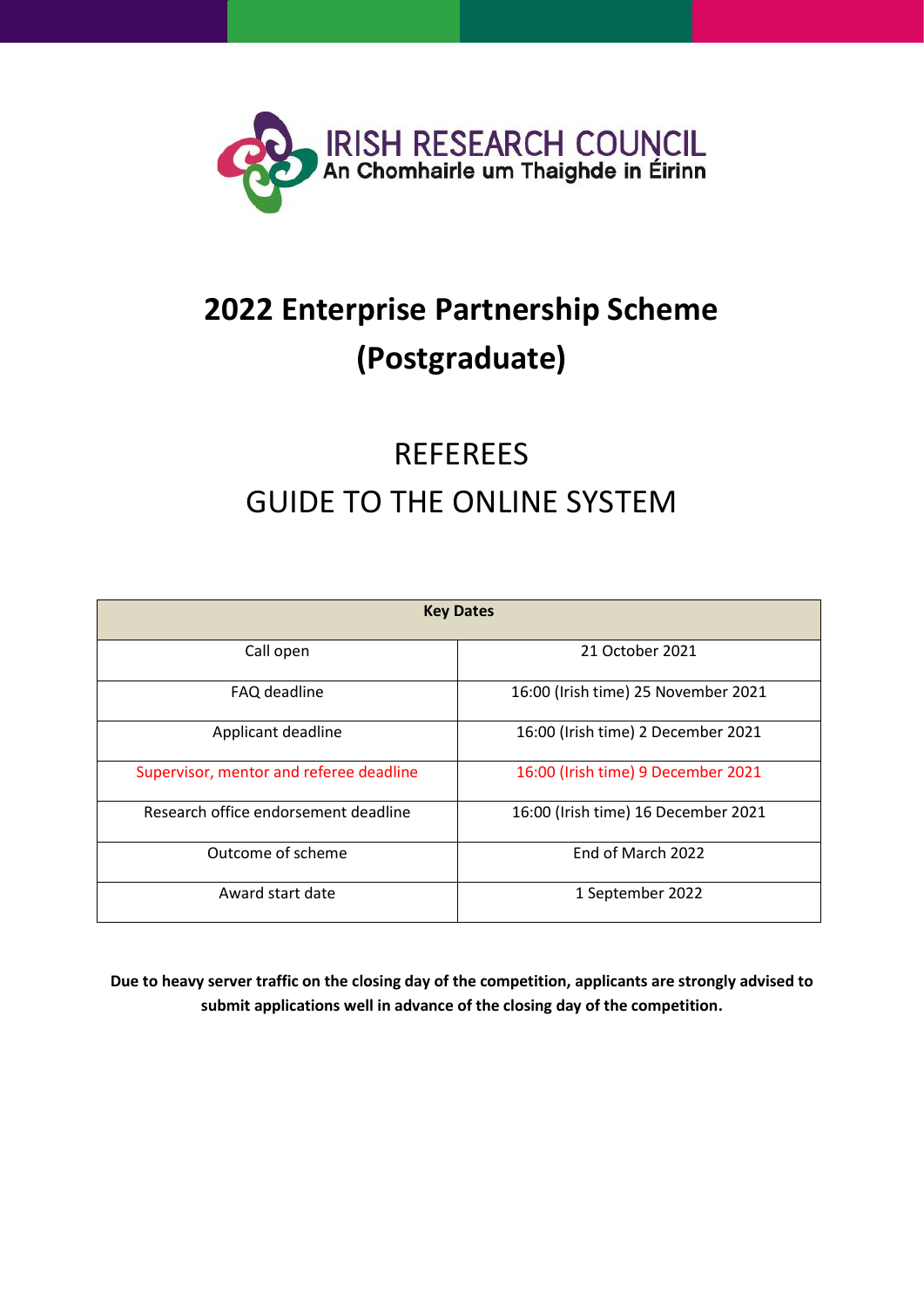## **About the Guide for Referees**

- This guide provides practical information to referees for submitting a reference form for an applicant to the Irish Research Council Enterprise Partnership Scheme Postdoctoral Scholarship.
- The Irish Research Council Enterprise Partnership Scheme is governed by the Terms and Conditions and award acceptance form. The content of this guide is for general information purposes only. In the event of a discrepancy arising between this guide, the 2022 Call Document and the Terms and Conditions or award acceptance form, the latter documents will prevail.

## **Using the online application system**

- The grants management system is only compatible with the two most recent versions of Firefox, Chrome, Internet Explorer and Safari.
- If you have a technical issue regarding use of the online system, please read these guidelines and the FAQ document available on our website. If your issue is not addressed through either of these mechanisms, only then should you emai[l schemes@research.ie](mailto:schemes@research.ie) with an outline of your technical issue and a screenshot.
- Please ensure that the email addres[s ircapps@research.ie](mailto:ircapps@research.ie) is on your 'safe senders' list. You may need to check with your IT department to ensure there is no issue with your organisation's internal firewall.
- If you enter information and do not click the 'save' button before navigating away from the page, this information will be lost.
- If you have mislaid your password, go to the above URL and select '**Forgot password?'**. A system-generated password will be forwarded to your email address. If you do not receive this automated email, please check your spam folder.

#### **Logging into the system**

- Once an applicant adds you to their application as a referee, you will receive an email containing your username (which is your email address), password, and a link to the [login page.](https://irishresearch.smartsimple.ie/s_Login.jsp)
- If you have lost or forgotten your password, navigate to the [login page above](https://irishresearch.smartsimple.ie/) and click 'forgot password?'. A system-generated password will be forwarded to your email address. If you do not receive this email, please check your spam folder. Please note that it may take up to 15 minutes to receive the email containing your new password.
- When you have logged on, the following screen will be displayed:

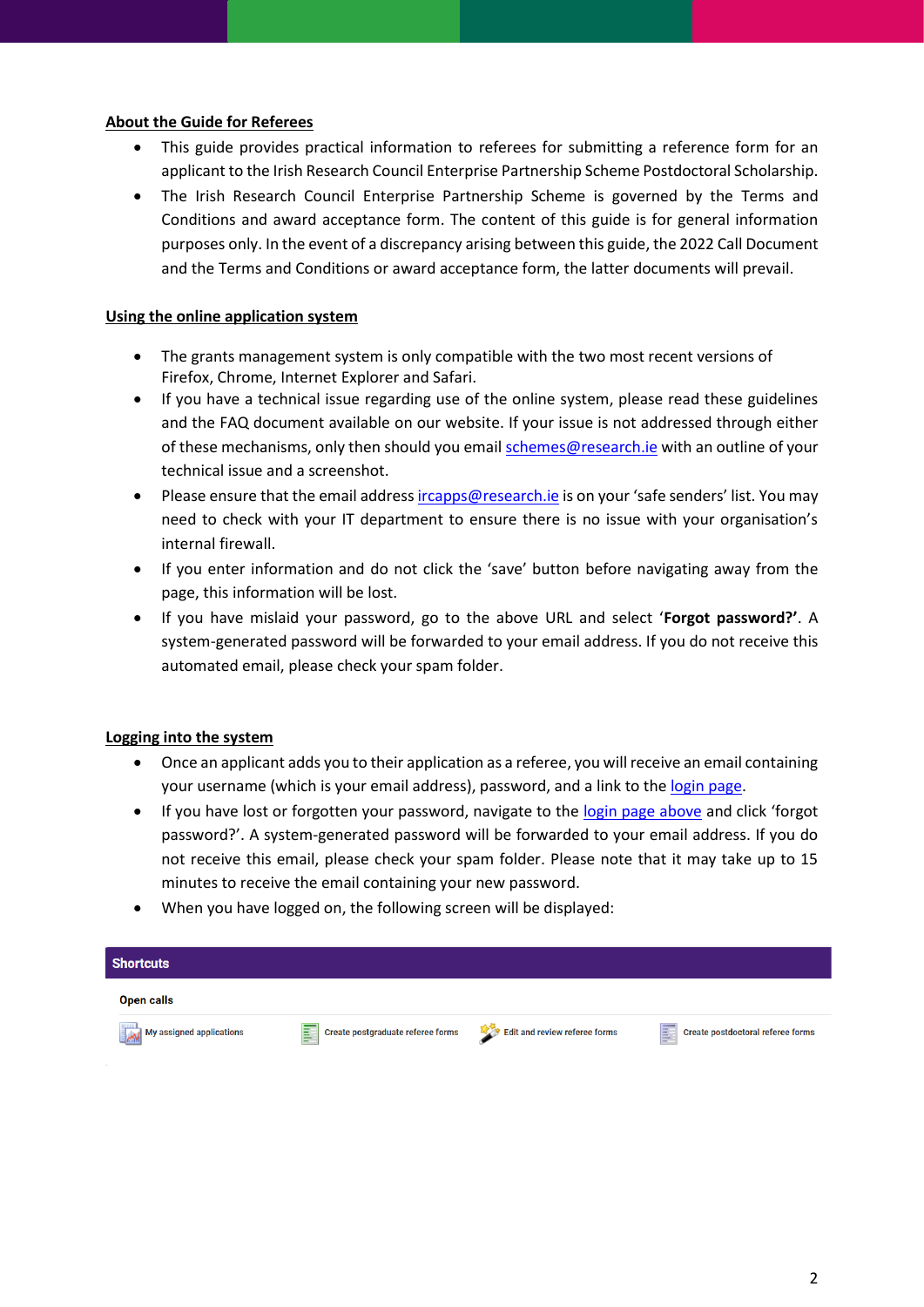#### **Select:**



### **Creating your Referee Form**

• Click on the icon 'Edit/Review postgraduate referee forms' in order to view any postgraduate applications awaiting your reference. This will bring you to the following screen where you can create your referee report by clicking the '**Create**' button.

|                   | Referee Assigned Postdoctoral Applications |                  |                                                                                 |                             |                           |
|-------------------|--------------------------------------------|------------------|---------------------------------------------------------------------------------|-----------------------------|---------------------------|
|                   |                                            |                  |                                                                                 | 60                          | $0$ of 1                  |
| <b>Project ID</b> | <b>Application Type</b>                    | <b>Applicant</b> | <b>Project Title</b>                                                            | <b>Status</b>               | <b>New Reference Form</b> |
| EPSPD/2019/166    | <b>EPS Postdoctoral Application</b>        | Fake Applicant2  | <b>Postdoctoral Project Test</b>                                                | <b>Application Received</b> | <b>Edit</b>               |
|                   |                                            |                  | <b>Clik 'Edit' to create a Reference</b><br>form in respect of the Application. |                             |                           |

• On clicking 'Create', the reference form will open in edit mode.

| <b>Activity - Referee Form</b> |                                                                                                                                                                                                                                                                                                                                                                                                                                                                                                                                                                                                                                                                                                                                                                                                                                                                                                                                                                                                                                                                                                                          |
|--------------------------------|--------------------------------------------------------------------------------------------------------------------------------------------------------------------------------------------------------------------------------------------------------------------------------------------------------------------------------------------------------------------------------------------------------------------------------------------------------------------------------------------------------------------------------------------------------------------------------------------------------------------------------------------------------------------------------------------------------------------------------------------------------------------------------------------------------------------------------------------------------------------------------------------------------------------------------------------------------------------------------------------------------------------------------------------------------------------------------------------------------------------------|
| Owner:                         | <b>FAKE REFEREE</b>                                                                                                                                                                                                                                                                                                                                                                                                                                                                                                                                                                                                                                                                                                                                                                                                                                                                                                                                                                                                                                                                                                      |
| <b>GUIDELINES</b><br>received. | <b>Click here for guidelines.</b><br>1. You have been nominated as a referee for a Postdoctoral Fellowship application which is being made to the Irish Research Council.<br>2. As Referee, you do not have access to the Applicant's proposal.<br>3. You can complete this reference form by completing the fields below and clicking the Submit button at the bottom of the screen.<br>4. If you don't want to complete the reference right now, you can save a draft by clicking Save Draft at the bottom of the screen and return later.<br>5. You can find out more about Irish Research Council by visiting our WEBSITE.<br>Further information on the scheme is available here<br>6. Should you experience any technical issues, please contact us by sending an email to schemes@research.ie with details of the issue, the project ID and the ar<br>7. Please remember that the deadline for submission of this reference form is exactly 16:00 (Irish time) 12 September 2018 , which will have been indicated ir<br>NOTE: Applicants will not have access to any of the information you provide in this form. |
| Referee form:                  | <b>View Application form here.</b><br><b>View Form</b>                                                                                                                                                                                                                                                                                                                                                                                                                                                                                                                                                                                                                                                                                                                                                                                                                                                                                                                                                                                                                                                                   |
| * Form in Irish?:              | $\bigcirc$ Yes<br>$\bigcirc$ No                                                                                                                                                                                                                                                                                                                                                                                                                                                                                                                                                                                                                                                                                                                                                                                                                                                                                                                                                                                                                                                                                          |
| English translation:           | <b>Upload Translation in Irish here (if required).</b>                                                                                                                                                                                                                                                                                                                                                                                                                                                                                                                                                                                                                                                                                                                                                                                                                                                                                                                                                                                                                                                                   |
| <b>Applicant Details</b>       |                                                                                                                                                                                                                                                                                                                                                                                                                                                                                                                                                                                                                                                                                                                                                                                                                                                                                                                                                                                                                                                                                                                          |
| Applicant's name:              | Fake Applicant2                                                                                                                                                                                                                                                                                                                                                                                                                                                                                                                                                                                                                                                                                                                                                                                                                                                                                                                                                                                                                                                                                                          |
| Project ID:                    | EPSPD/2019/166<br>Applicant details are automatically generated by                                                                                                                                                                                                                                                                                                                                                                                                                                                                                                                                                                                                                                                                                                                                                                                                                                                                                                                                                                                                                                                       |
| Project title:                 | details provided by the Applicant during registration.<br>Postdoctoral Project Test                                                                                                                                                                                                                                                                                                                                                                                                                                                                                                                                                                                                                                                                                                                                                                                                                                                                                                                                                                                                                                      |
| Higher education institution:  | <b>Test University</b>                                                                                                                                                                                                                                                                                                                                                                                                                                                                                                                                                                                                                                                                                                                                                                                                                                                                                                                                                                                                                                                                                                   |
| <b>Referee Details</b>         |                                                                                                                                                                                                                                                                                                                                                                                                                                                                                                                                                                                                                                                                                                                                                                                                                                                                                                                                                                                                                                                                                                                          |
| Name:                          | <b>FAKE REFEREE</b><br>Please ensure to save your form regularly.                                                                                                                                                                                                                                                                                                                                                                                                                                                                                                                                                                                                                                                                                                                                                                                                                                                                                                                                                                                                                                                        |
|                                | <b>Save Draft</b><br><b>Submit</b>                                                                                                                                                                                                                                                                                                                                                                                                                                                                                                                                                                                                                                                                                                                                                                                                                                                                                                                                                                                                                                                                                       |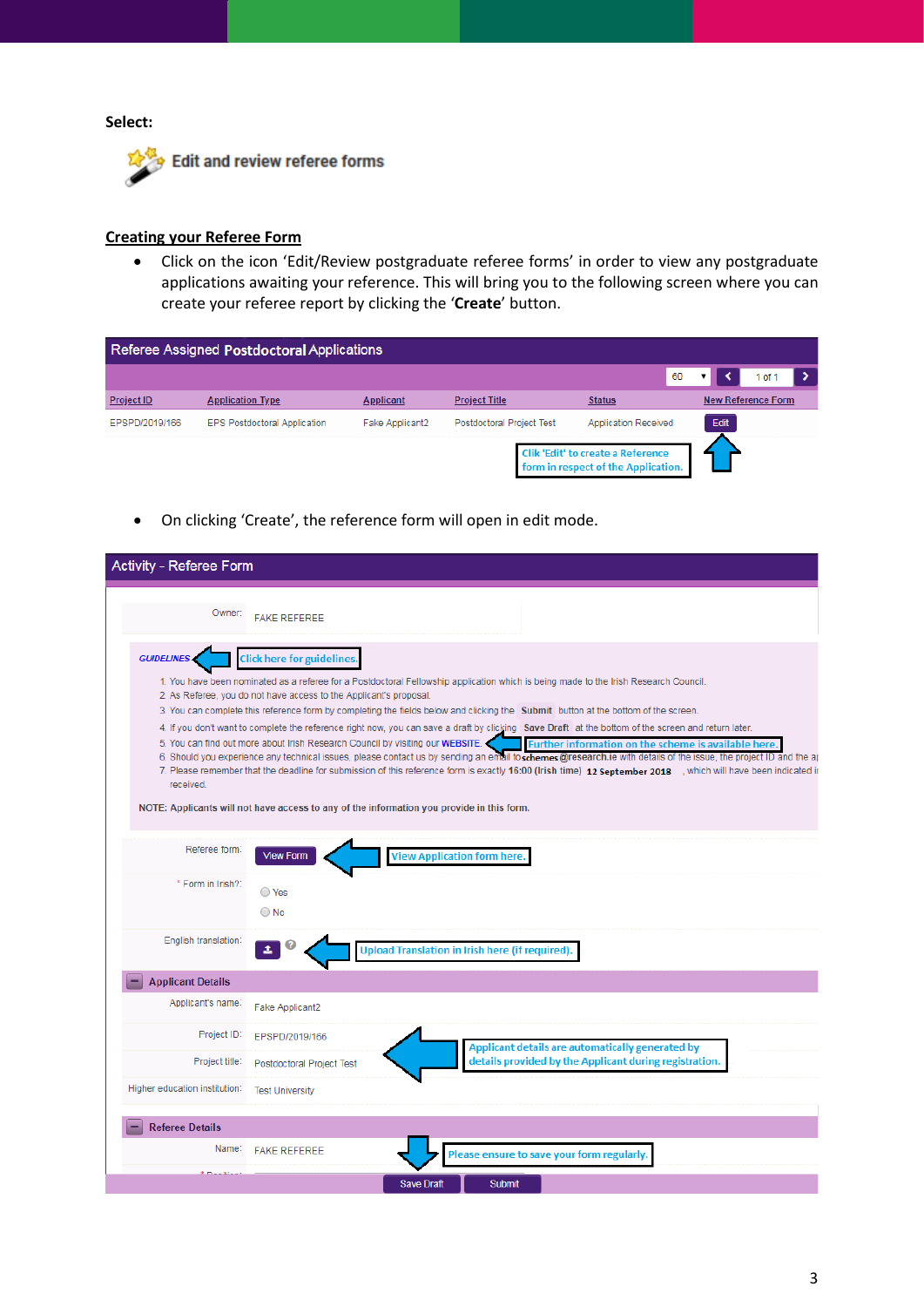- Note: The screenshot above is just an example of the sections that are required and does not include all the sections that need to be filled out. Please scroll the page to see all questions.
- You can then complete your reference. This reference is an essential element of the application. Your data can be saved by clicking on the '**Save Draft'** button at the bottom of the screen. Do not click away to another tab or desktop until information has been saved, as you may lose information otherwise.



• Before submitting your reference, you can access and edit your form as many times as you wish by logging in and clicking Edit below the chosen application.



#### **Submitting the Referee Form**

Once you submit your form, no changes can be made; so, please ensure you are satisfied with all the content of the form before you click 'Submit' and 'OK'.

| irishresearch.smartsimple.ie says:                                                                                     |  |  |  |
|------------------------------------------------------------------------------------------------------------------------|--|--|--|
| No further changes can be made once the reference is submitted. Do you<br>wish to proceed to submit the reference now? |  |  |  |
| Prevent this page from creating additional dialogues.                                                                  |  |  |  |
| Cancel<br>OК                                                                                                           |  |  |  |

• To submit the form, you must first open the form by clicking the 'Edit**'** button below the chosen application, as indicated above. Then select the '**Submit'** button at the bottom of the screen. You must click '**Submit'** in order for the application to proceed to assessment. Once the form has been submitted the following message will appear: